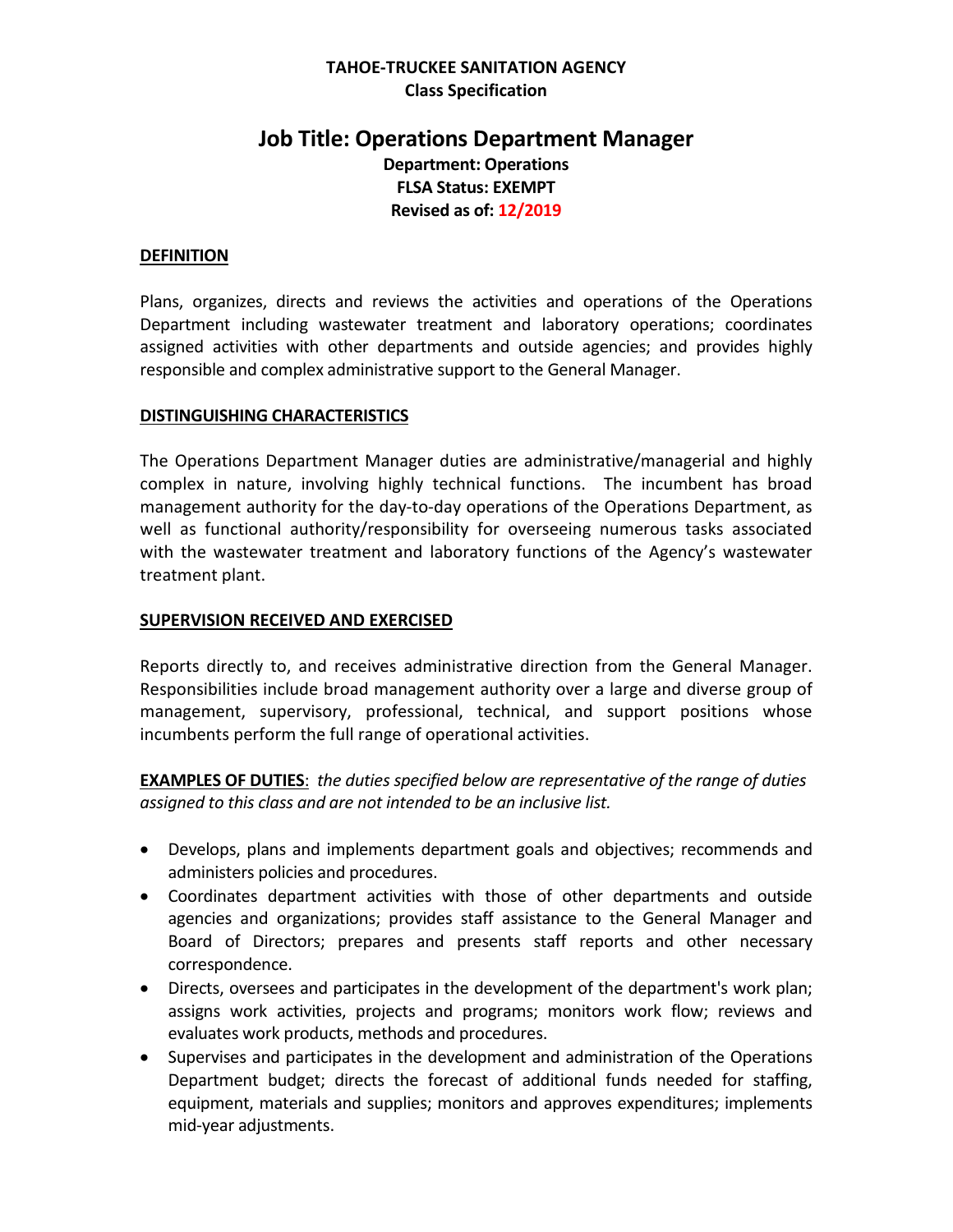- Selects, trains, motivates and evaluates personnel; provides or coordinates staff training; conducts performance evaluations; implements discipline procedures; maintains discipline and high standards necessary for the efficient and professional operation of the department.
- Reviews and evaluates plant and laboratory operations and performance.
- Directs and participates in negotiations with Federal, State, regional, and local permitting and regulatory agencies; communicates and serves as resource to Agency staff and the Board of Directors regarding compliance issues.
- Coordinates with other department managers regarding the effective planning and implementation of upgrades, improvements and modifications to the treatment plant and ensures minimal disruption to operations.
- Secures and manages the services of contractors and consultants in the performance of operations studies and projects; prepares and administers operations contracts and purchase agreements.
- Performs confined space entries as needed.
- Represents the department to outside groups and organizations; participate in outside community and professional groups and committees; provides technical assistance as necessary.
- Researches and prepares technical and administrative reports and studies; prepares written correspondence as necessary.
- May deliver laboratory samples to third-party laboratory via Agency vehicle; may perform site visits on and off property.
- Represents the Agency with dignity, integrity, and the spirit of cooperation in all relations with staff and the public.
- Builds and maintains positive working relationships with co-workers, other Agency employees and the public using principles of good customer service.
- Performs related duties as assigned.

# **QUALIFICATIONS**

## **Knowledge of:**

- Principles and practices associated with the operations of an advanced wastewater treatment plant, including activated sludge wastewater treatment reclamation system, primary, secondary and tertiary processes, solids handling, biological nutrient removal, final filtration and disinfection.
- Principles and practices of wastewater treatment plant laboratories. Wastewater treatment chemistry and microbiology including biological and biochemical reactions.
- Principles of math and data processing applicable to wastewater treatment processes.
- Principles and practices of project management.
- Regulatory compliance issues.
- Principles and practices of leadership, motivation, team building and conflict resolution.
- Pertinent local, State and Federal laws, rules and regulations.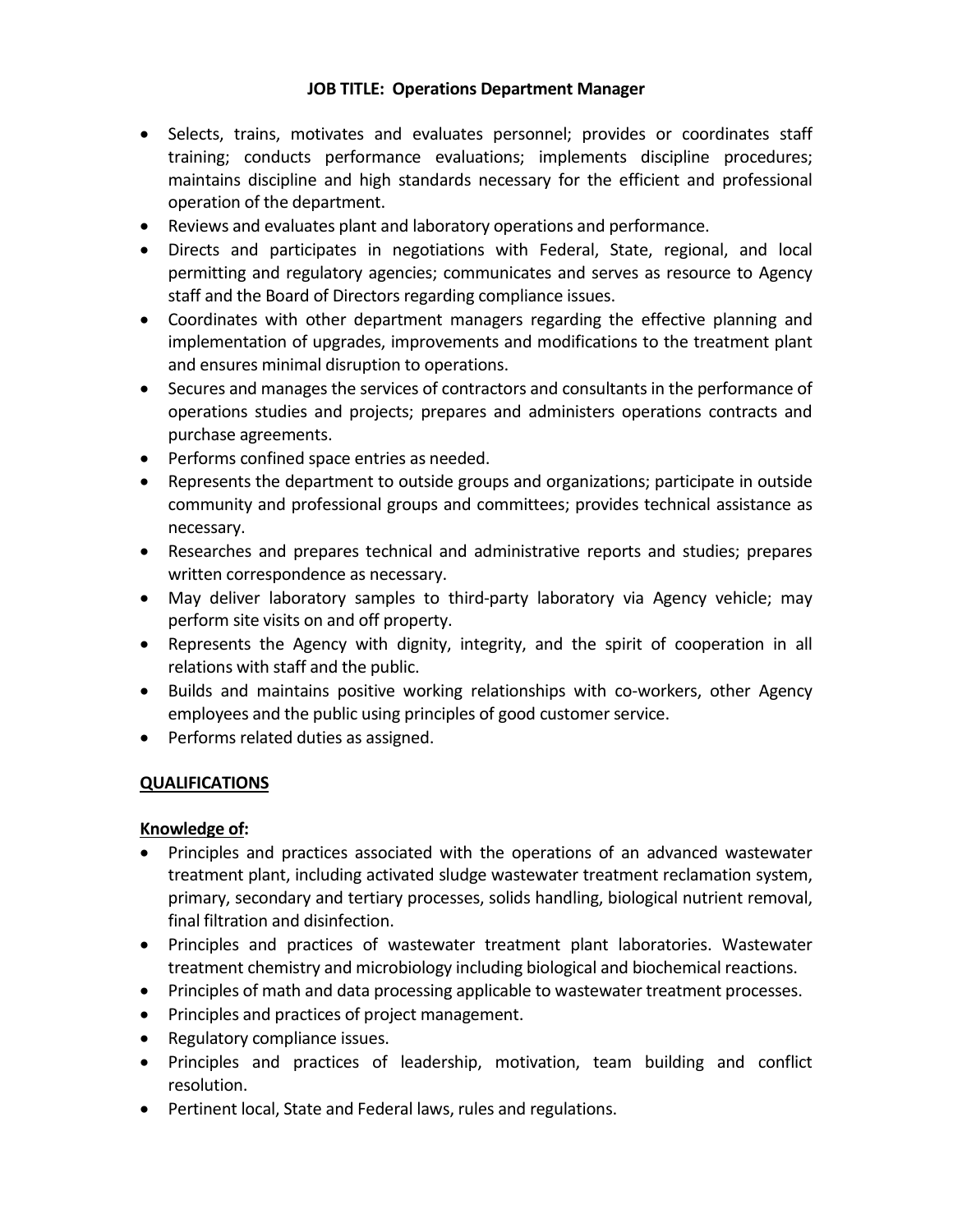- Organizational and management practices as applied to the analysis and evaluation of programs.
- Principles and practices of organization, administration and personnel management.
- Principles and practices of budget preparation and administration.
- Modern office practices, methods, and computer equipment including relevant software programs.
- Operation of office equipment including personal computers, fax machines, copiers, printers, telephones, voicemail and e-mail systems, etc.
- Oral and written communication skills; business English including vocabulary, spelling, and correct grammatical usage and punctuation.
- Principles and practices of safety and emergency procedures.
- Principles and practices of customer service.

# **Ability to:**

- Plan, direct and control the administration and operations of the Operations Department.
- On a continuous basis, know and understand requirements and all essential aspects of the job; access, review, analyze and interpret a wide variety of reports, technical data and budget documents; know and understand laws, regulations, rules and codes related to area of assignment; observe performance and review and evaluate staff; problem solve department related issues; remember various processes and requirements; and interpret and communicate policy, information and instructions.
- Prepare and administer department budgets.
- Develop and implement department policies and procedures.
- Supervise, train and evaluate assigned personnel.
- Gain cooperation among staff and management team through discussion and persuasion.
- Analyze problems, identify alternative solutions, project consequences of proposed actions and implement recommendations in support of goals.
- Interpret and apply local, regional, State and Federal and Agency policies, procedures, rules and regulations.
- Understand and carry out oral and written instructions, and prioritize workload to meet deadlines.
- Read, write and comprehend the English language at a level necessary for effective job performance, exercising correct English usage, vocabulary, spelling, grammar and punctuation.
- Adhere to and utilize appropriate Agency safety policies, procedures and practices and utilize appropriate Personal Protection Equipment.
- Communicate effectively, tactfully and positively in both oral and written form.
- Operate and use modern office equipment and technology, including computers and applicable software.
- Maintain regular attendance and adhere to prescribed work schedule to conduct job responsibilities.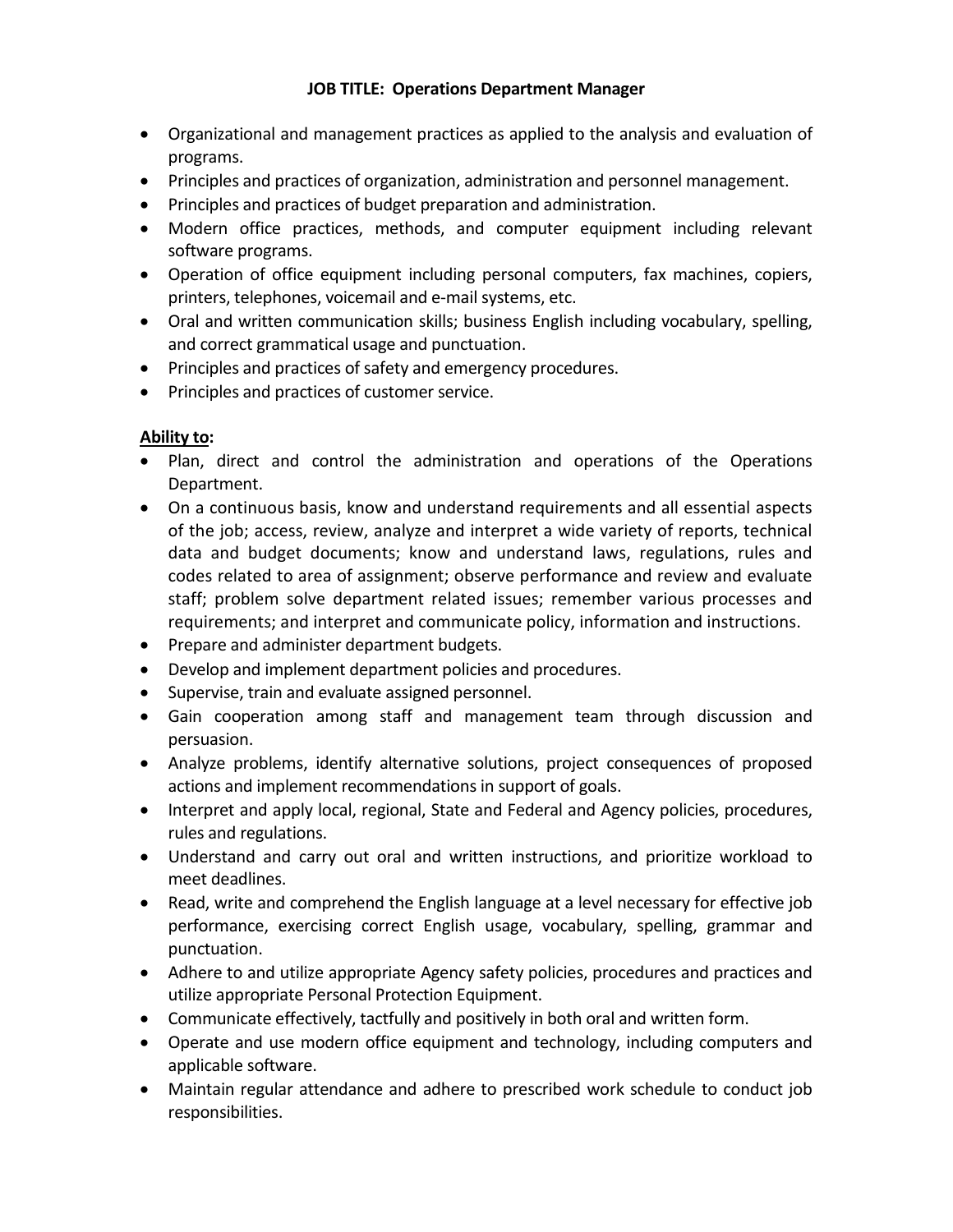- Function in confined spaces and/or hazardous environment.
- Utilize appropriate safety procedures and practices for assigned duties.
- Establish and maintain effective working relationships with those contacted in the course of work.
- Contribute effectively to the accomplishment of Agency goals, objectives and activities.

# **Experience and Education:**

Any combination of experience and training that would provide the required knowledge and abilities is qualifying. A typical way to obtain the required knowledge and abilities would be:

## **Experience:**

Eight years of supervisory or higher-level experience that involved the operation of an advanced wastewater treatment plant, including two years in a management capacity.

## **Education:**

Equivalent to a Bachelor's degree from an accredited college or university with major course work in environmental science, engineering, or a related field. Additional experience may substitute for the required education. Equivalence would typically be two years of additional experience for one year of education.

#### **SPECIAL QUALIFICATIONS**

## **License and Certificate:**

Possession of a valid California or Nevada Class C Driver License is required at time of appointment.

Possession of a Grade V Wastewater Treatment Operator certificate from the California State Water Resources Control Board.

Possession, or ability to obtain confined space certification within six months of appointment.

Persons employed in this classification are required to participate in Agency provided training to acquire basic First Aid and Cardiopulmonary Resuscitation (CPR) certificates during the initial 12 months of employment and continued maintenance of a valid certificate as a condition of employment for this position.

Possession of, or ability to obtain a 40-hour Hazwoper Hazardous Materials Technician Level III certification within six months of appointment.

## **PHYSICAL REQUIREMENTS**

Work effectively at desk and in meetings for long periods of time; intermittently move, traverse and position self while performing duties; access equipment surrounding desk;